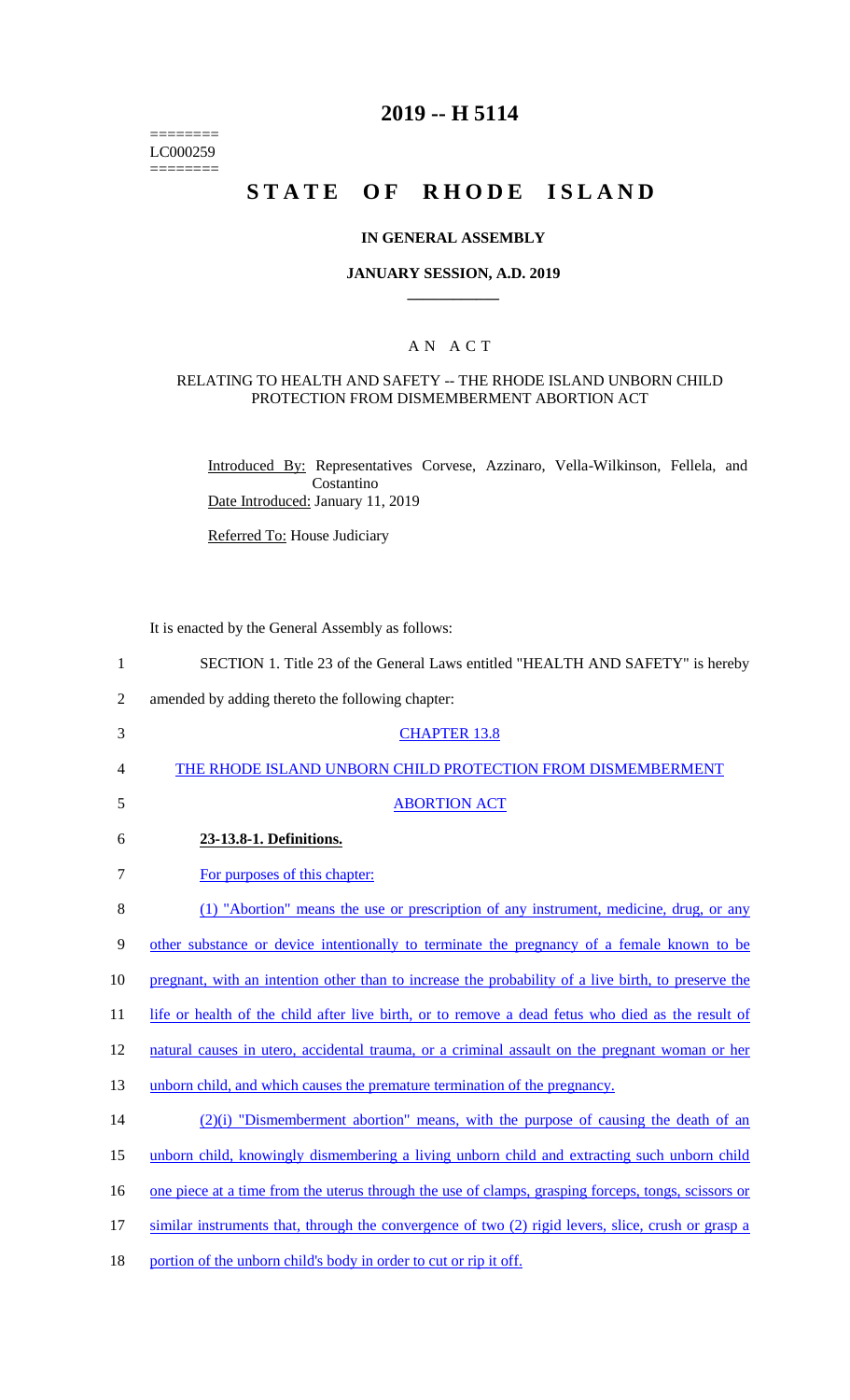(ii) The term "dismemberment abortion" does not include an abortion which uses suction to dismember the body of the unborn child by sucking fetal parts into a collection container, although it does include an abortion in which a dismemberment abortion, as defined in subsection (2)(i) of this section, is used to cause the death of an unborn child but suction is subsequently used to extract fetal parts after the death of the unborn child. (3) "Medical emergency" means a condition that, in reasonable medical judgment, so complicates the medical condition of the pregnant woman as to necessitate the immediate abortion of her pregnancy to avert the death of the woman or for which a delay necessary to comply with the applicable statutory requirements will create serious risk of substantial and irreversible physical impairment of a major bodily function. No condition shall be deemed a 11 medical emergency if based on a claim or diagnosis that the woman will engage in conduct which would result in her death or in substantial and irreversible physical impairment of a major bodily 13 function. **23-13.8-2. Prohibition of dismemberment abortions.** (a) No person shall perform, or attempt to perform, a dismemberment abortion on a living unborn child unless: (1) The dismemberment abortion is necessary to preserve the life of the pregnant woman; or (2) A continuation of the pregnancy will cause a substantial and irreversible physical 20 impairment of a major bodily function of the pregnant woman; or (3) No condition shall be deemed to exist if it is based on a claim or diagnosis that the woman will engage in conduct that would result in her death or in substantial and irreversible physical impairment of a major bodily function. (b) Upon a first conviction of a violation of this section, and amendments thereto, a person shall be guilty of a misdemeanor. Upon a second or subsequent conviction of a violation 26 of this section, and amendments thereto, a person shall be guilty of a felony. (c) No woman upon whom an abortion is performed or attempted shall be liable for 28 performing or attempting to perform a dismemberment abortion. No nurse, technician, secretary, 29 receptionist or other employee or agent who is not a physician, but who acts at the direction of a physician, and no pharmacist or other individual who is not a physician, but who fills a prescription or provides instruments or materials used in an abortion at the direction of or to a physician shall be liable for performing or attempting to perform a dismemberment abortion. **23-13.8-3. Injunctive relief.**

A cause of action for injunctive relief against any person who has knowingly violated the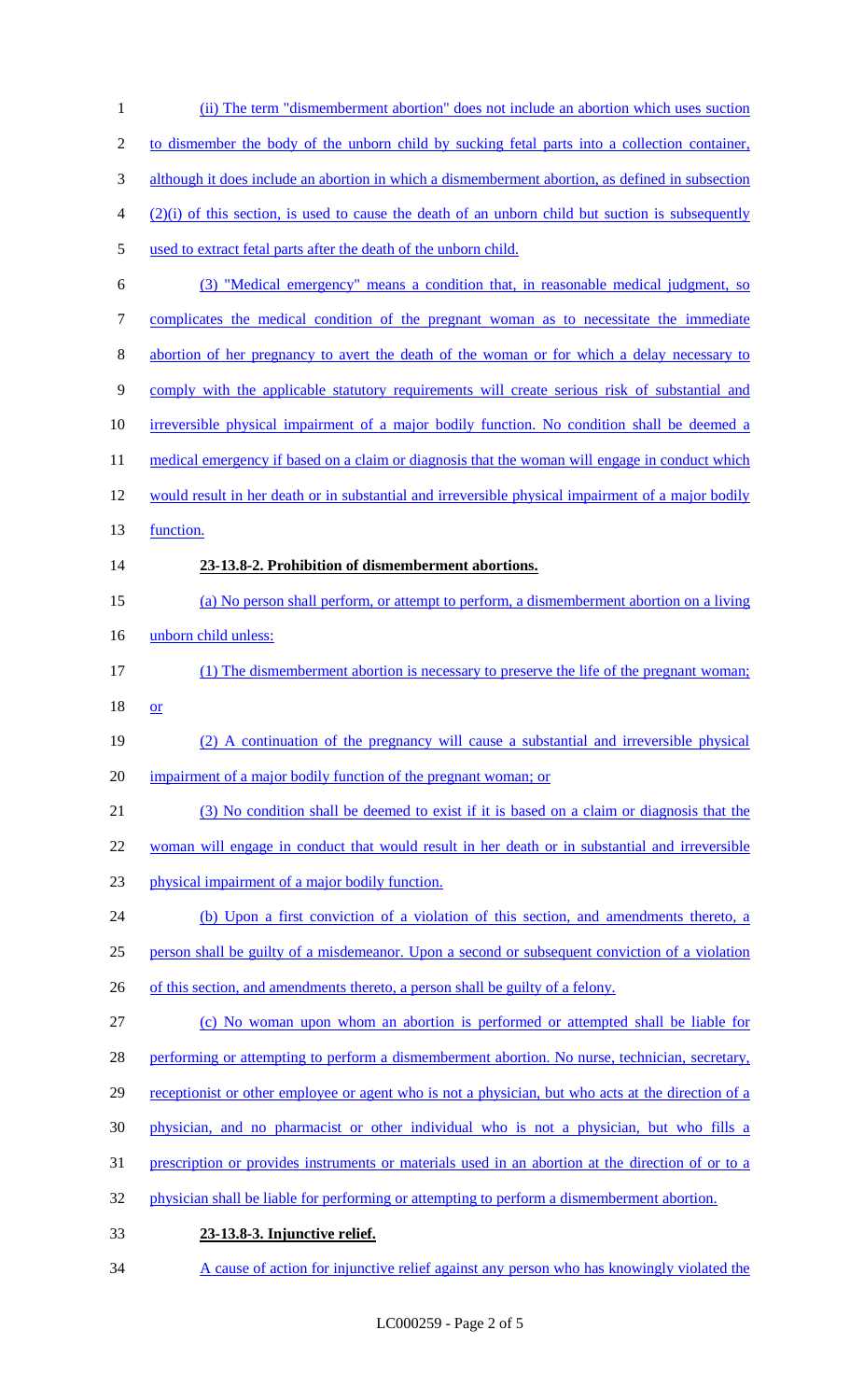| $\mathbf{1}$   | provisions of this chapter may be maintained by the woman upon whom the dismemberment                |
|----------------|------------------------------------------------------------------------------------------------------|
| $\overline{2}$ | abortion was performed or attempted in violation of $\S$ 23-13.8-2; any person who is the spouse,    |
| 3              | parent, guardian, conservator, or a current or former licensed health care provider of the woman     |
| 4              | upon whom a dismemberment abortion has been performed or attempted in violation of $\S 23$ -13.8-    |
| 5              | 2; or by the office of the attorney general. The injunction shall prevent the abortion provider from |
| 6              | performing further dismemberment abortions in violation of §23-13.8-2.                               |
| $\overline{7}$ | 23-13.8-4. Civil remedies.                                                                           |
| 8              | (a) A cause of action for civil damages against a person who has performed a                         |
| 9              | dismemberment abortion in violation of §23-13.8-2, and amendments thereto, may be maintained         |
| 10             | by the following persons, unless, in a case where the plaintiff is not the woman upon whom the       |
| 11             | abortion was performed, the pregnancy resulted from the plaintiff's criminal conduct:                |
| 12             | (1) A woman upon whom a dismemberment abortion has been performed in violation of                    |
| 13             | §23-13.8-2, and amendments thereto;                                                                  |
| 14             | The father of the unborn child, if married to the woman at the time the                              |
| 15             | dismemberment abortion was performed; or                                                             |
| 16             | (3) The parents or custodial guardians of the woman, if the woman has not attained the               |
| 17             | age of eighteen (18) years at the time of the abortion or has died as a result of the abortion.      |
| 18             | (b) Damages awarded in such an action shall include:                                                 |
| 19             | (1) Money damages for all injuries, psychological and physical, occasioned by the                    |
| 20             | dismemberment abortion;                                                                              |
| 21             | (2) Statutory damages equal to three (3) times the cost of the dismemberment abortion;               |
| 22             | (3) Injunctive relief; and                                                                           |
| 23             | (4) Reasonable attorneys' fees.                                                                      |
| 24             | (c) No person is estopped from recovery in such a suit on the ground that either the                 |
| 25             | plaintiff or the person upon whom the dismemberment abortion was performed gave consent to           |
| 26             | the abortion. Any contract of indemnification for such damages is void.                              |
| 27             | (d) No attorneys' fees shall be assessed against the woman upon whom a dismemberment                 |
| 28             | abortion was performed or attempted.                                                                 |
| 29             | 23-13.8-5. Provision for anonymity of female.                                                        |
| 30             | In every proceeding or action pursuant to this chapter, the court shall rule whether the             |
| 31             | anonymity of any female upon whom a dismemberment abortion is performed or attempted                 |
| 32             | should be preserved from public disclosure if she does not give her consent to such disclosure.      |
| 33             | The court, upon motion or sua sponte, shall make such a ruling and, upon determining that her        |
| 34             | anonymity should be preserved, shall issue orders to the parties, witnesses and counsel, and shall   |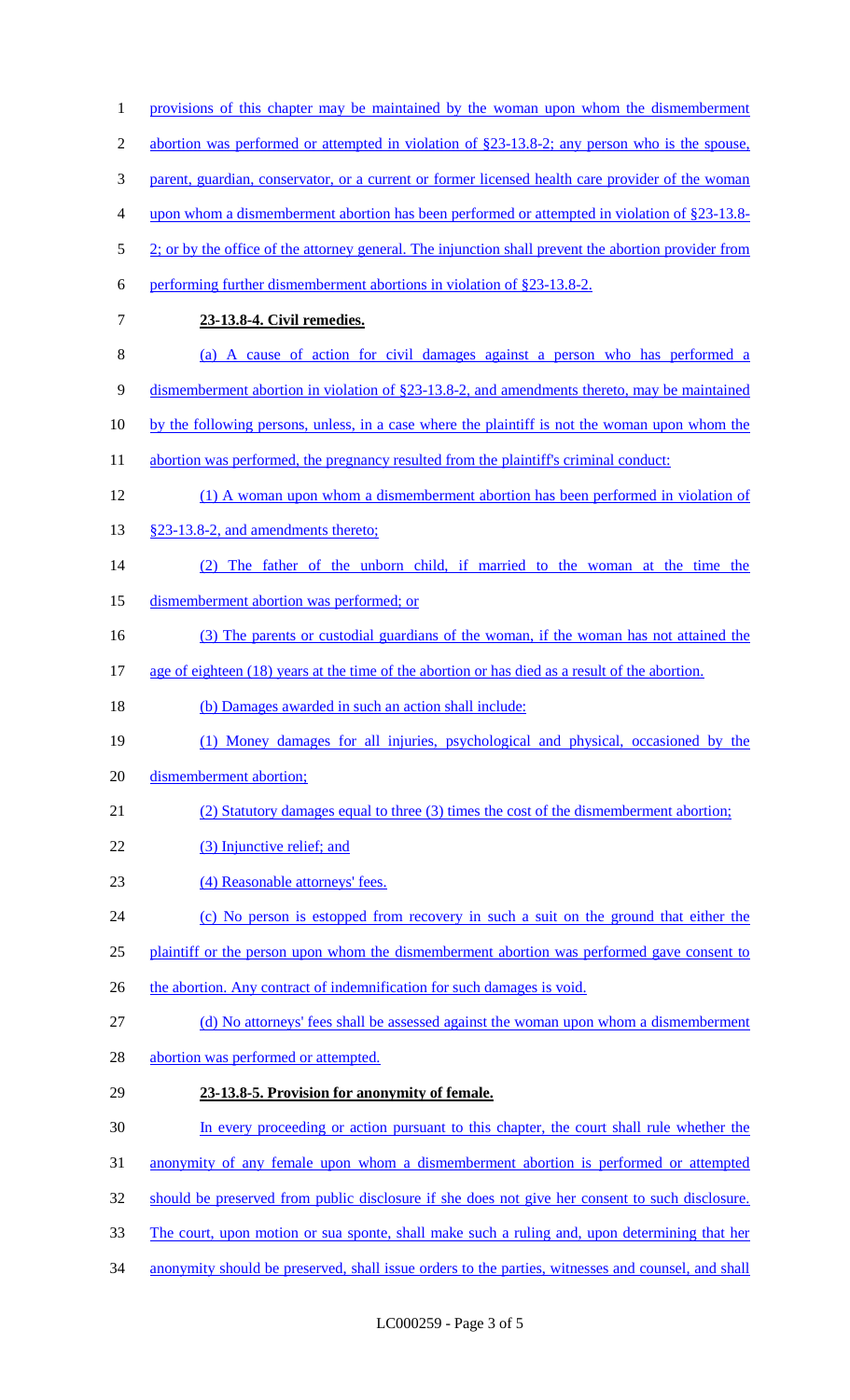| $\mathbf{1}$ | direct the sealing of the record and exclusion of individuals from courtrooms or hearing rooms, to   |
|--------------|------------------------------------------------------------------------------------------------------|
| 2            | the extent necessary to safeguard her identity from public disclosure. Each such order shall be      |
| 3            | accompanied by specific written findings explaining why the anonymity of the female should be        |
| 4            | preserved from public disclosure, why the order is essential to that end, how the order is narrowly  |
| 5            | tailored to serve that interest, and why no reasonable less restrictive alternative exists. In the   |
| 6            | absence of written consent of the female upon whom a dismemberment abortion has been                 |
| 7            | performed or attempted, anyone, other than a public official, who brings an action under this        |
| 8            | section shall do so under a pseudonym. This section may not be construed to conceal the identity     |
| 9            | of the plaintiff or of witnesses from the defendant.                                                 |
| 10           | 23-13.8-6. Construction.                                                                             |
| 11           | (a) Nothing in this chapter shall be construed as creating or recognizing a right to                 |
| 12           | abortion, nor a right to a particular method of abortion.                                            |
| 13           | (b) It is not the intention of this chapter to make lawful an abortion that is currently             |
| 14           | unlawful.                                                                                            |
| 15           | (c) The adoption of this chapter does not repeal or modify, by implication or otherwise,             |
| 16           | any provision of state law not expressly amended by this chapter.                                    |
| 17           | 23-13.8-7. Severability.                                                                             |
| 18           | If any provision of this chapter or the application thereof to any person or circumstance is         |
| 19           | held invalid, such invalidity shall not affect the provisions for applications of this chapter which |
| 20           | can be given effect without the invalid provision or application and to this end, the provisions of  |
| 21           | this chapter are severable.                                                                          |

22 SECTION 2. This act shall take effect upon passage.

======== LC000259 ========